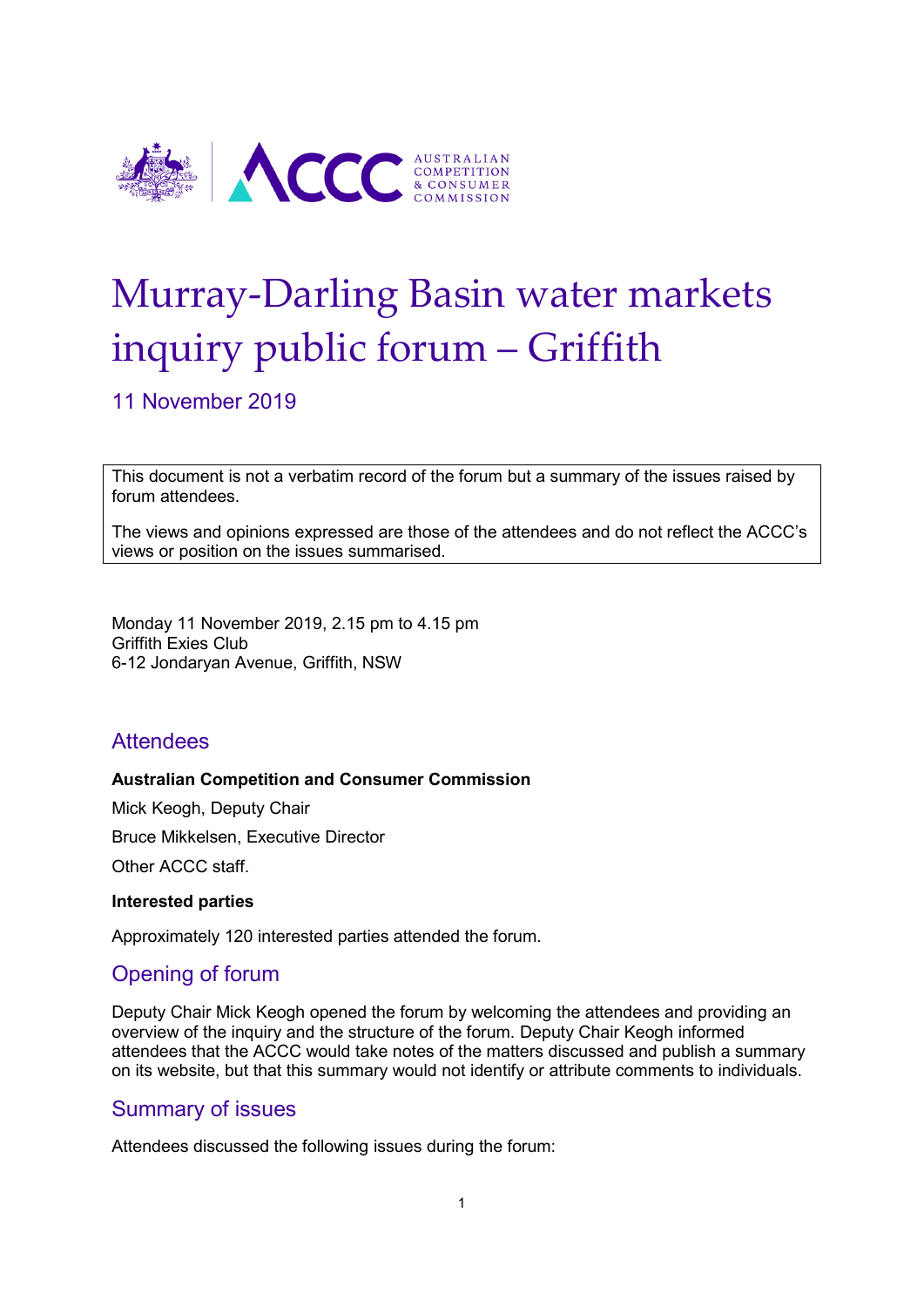## **Issue 1 – Trends in water markets and prices**

Stakeholders shared a range of views about changes and trends in water markets. These included:

- The entrance of speculators and investors into the markets following the unbundling of water and land; some stakeholders expressed a view that water should be tied back to land
- An increase of permanent plantations with general or low rather than high security entitlements, or without permanent water entitlements altogether
- Increased use of carryover and emergence of new water products
- Changes in the type and diversity of production in the Murray-Darling Basin
- Concerns about the impact on local communities if regions only produce one or two crops, noting that the region around Griffith has a diverse range of crops
- Changes in patterns of consumptive water use
- Concerns about conveyance losses due to trading water downstream.

### **Issue 2 – Water market transparency**

Stakeholders raised concerns with respect to:

- Availability of timely pricing information, particularly for temporary trades
- The ability to understand the depth of the market and availability of water when some parcels are listed with multiple brokers or exchanges at the same time; one stakeholder noted that there were 47 different exchanges operating in the Murray-Darling Basin, with another suggesting a single trading platform should be developed
- Lack of transparency regarding the identity of individuals and corporations trading in the market
- The difficulty of finding relevant information on state water registers; several stakeholders were unaware of the existence of the NSW Water Register, or had faced challenges trying to access information through the register
- The relevance of state register information for irrigators (for example, understanding \$0 trades, the type of trade, whether the trade is associated with the sale of land and whether trades are occurring between related parties)
- The slow processing of trades by some state water registries
- The need for more transparency and visibility of water market investors and speculators; one stakeholder expressed the view that participants are not clear on the role of speculators in the market.

## **Issue 3 – Water market regulation**

Stakeholders shared a wide range of views about carryover:

- Some stakeholders said carryover had distorted the volume and security of allocations and that most carryover was not "real" or not being used as it should be
- Other participants were highly supportive of carryover and the current carryover rules as it is critical to their business and enables them to manage risk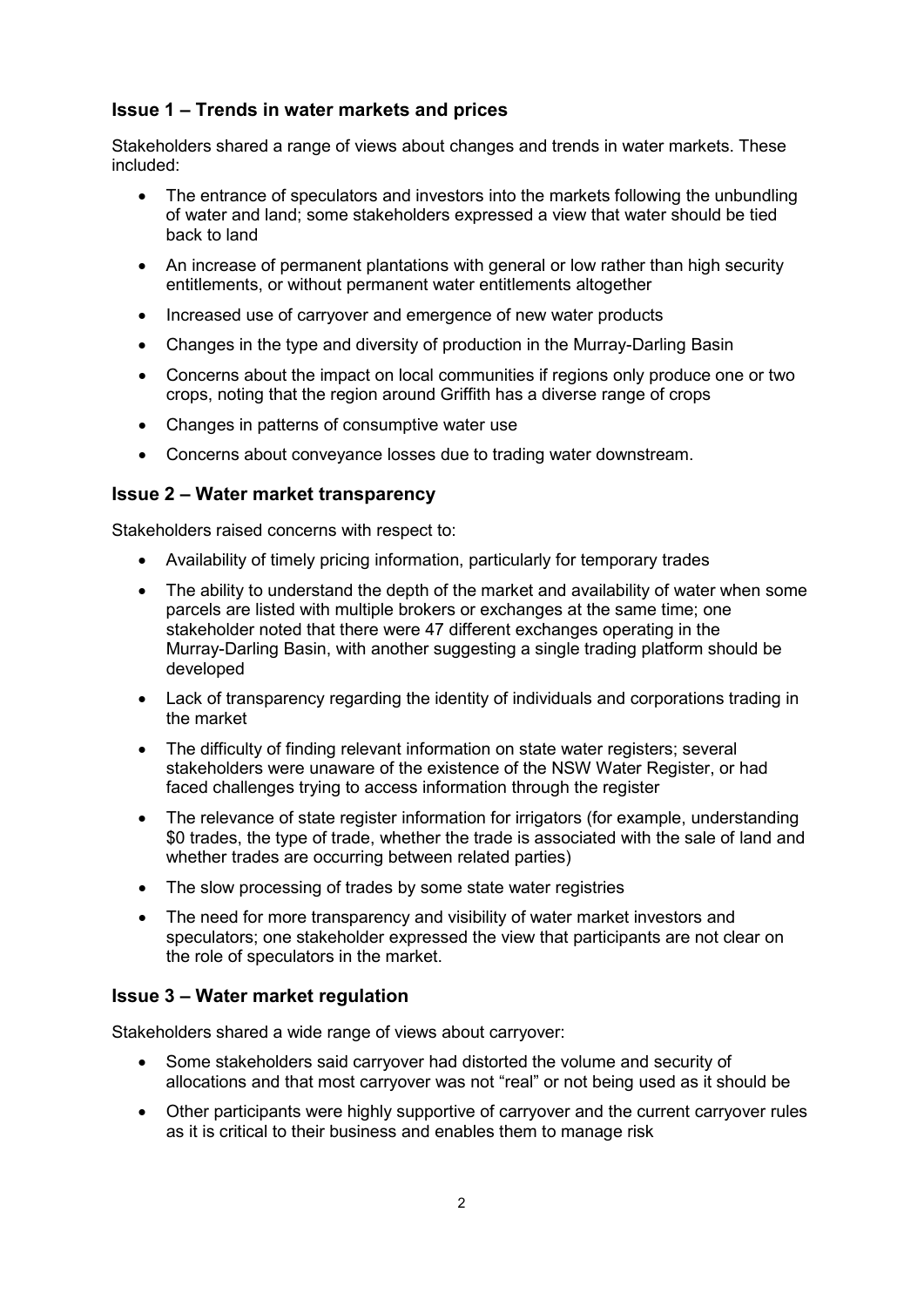- One stakeholder noted that water entitlements had been bought in good faith and the characteristics of the entitlement should not be changed depending on who owns it
- One stakeholder expressed concern that irrigators could carryover different percentages of their allocations in the Murray and Murrumbidgee.

Several stakeholders also expressed concern about water market regulation, including:

- Concern that regulators were not keeping up with changes in the market, particularly the new types of products and services offered
- Slow processing times for some trades preventing irrigators from using their water and maximising market opportunities
- Requirements to complete paper forms or to advertise in the local newspaper for groundwater; these were described as archaic
- The timeliness of allocation decisions; one stakeholder suggested that decisions need to be relayed to the market six months in advance
- Concerns about the purpose, trade and transparency of environmental water
- Concerns about the management of water resources and water being lost in the Lower Lakes and through releases out of the River Murray mouth
- Concerns about conveyance losses and who should bear those losses in water trading.

#### **Issue 4 – Water market participant behaviour**

Stakeholders shared a range of views and concerns about water market participant behaviour, including:

- Concerns about investment in permanent plantings without permanent water entitlements
- Concerns about participants trading water solely for financial gain
- Concerns about the conduct and transparency of water brokers, including driving up the price of water (it was noted that the commissions of some brokers are based on sale price) and trading on their own licences
- Concerns about participants manipulating the market through the use of IVTs
- Concerns about participants using carryover to push up prices.

#### **Issue 5 – Competition and market outcomes**

Stakeholders expressed views about competition and market outcomes as follows:

- Several stakeholders expressed the importance of maintaining property rights so that the value of the water rights is not undermined; one stakeholder expressed the view that planned environmental water was eroding property rights
- Some attendees noted that they were in favour of the general principle that water should move to the highest value use
- Some stakeholders raised concerns about the diversity of crops being grown and the range of industries operating in the region, and that water trading may result in just one or two crops being grown and industries exiting.